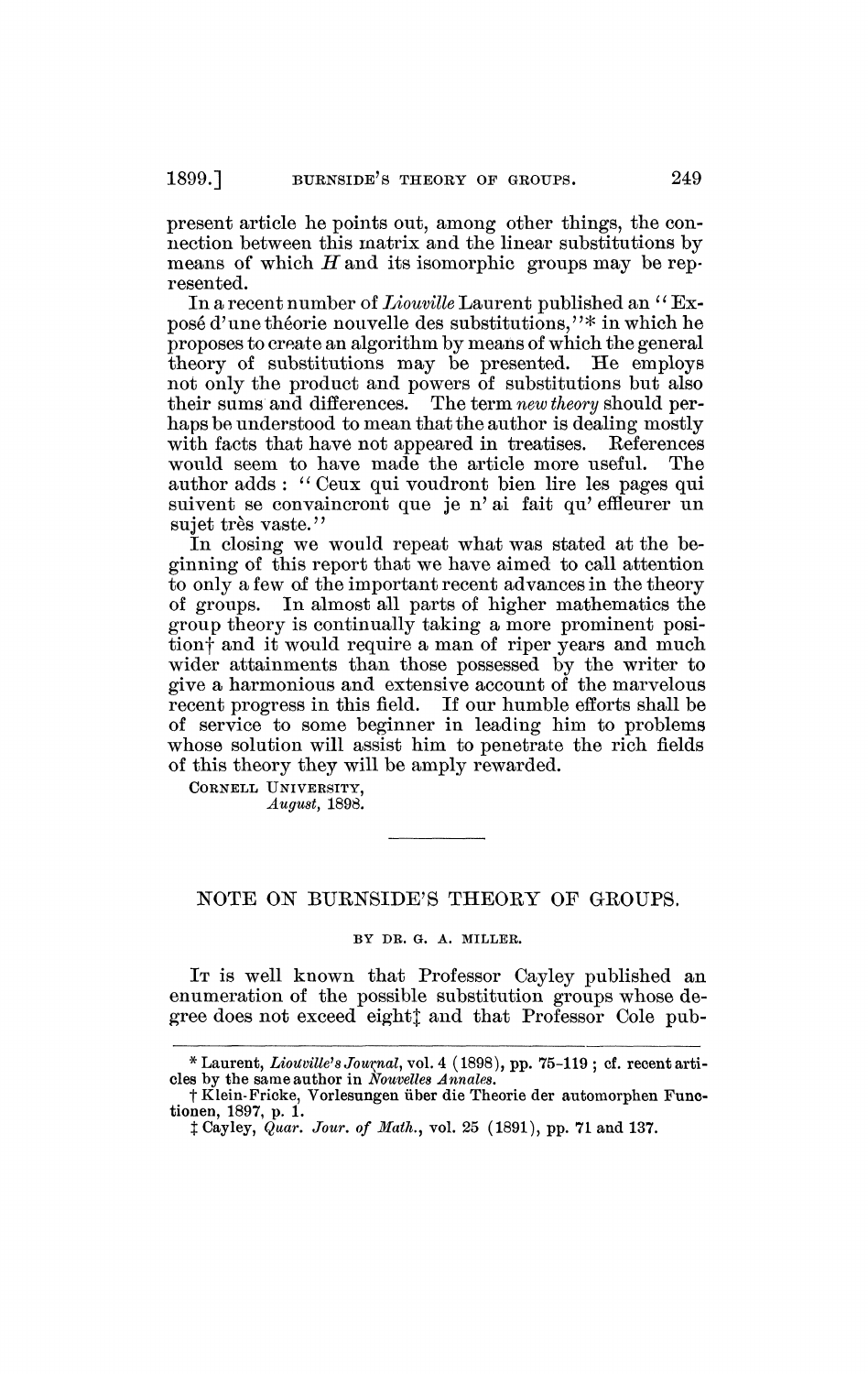lished a large supplementary list of these groups.\* Under the guidance of the latter the writer examined all these groups and observed that an intransitive group of degree 8 and order 16 should be omitted from these lists and that two transitive groups of the same degree and of orders 24 and 1344 respectively should be added.f No additional errors have been published.

In the recent work of Burnside some of these groups are employed for the sake of illustrations. It seems desirable to explain the three instances where the results of Burnside differ from those of the given lists since this may assist the reader of his valuable work. These differences occur in the reader of his valuable work. the enumeration of the imprimitive groups of degree 6, the intransitive ones of degree 7, and the primitive ones of degree 8. We proceed to consider them in order.

While seeking all the possible imprimitive groups of degree 6 our author speaks  $(p. 182, \overline{1}, 8)$  of an imprimitive group of degree 6 and order 12 that contains operators of It is easy to prove that such a group cannot be constructed. It would have to contain a subgroup of order 6 since it contains two systems of imprimitivity. Hence it would contain only one subgroup of order 3, and, as it could not be Abelian, it would contain 3 subgroups of order 4. Its operators would have to transform these three subgroups according to the symmetric group of degree 3; *i. e.,* the group could contain only one subgroup of order 2 and could therefore not be represented as a transitive group of degree 6.

By omitting " or IV" on p. 182, 1. 8 and writing seven in place of eight in the following line the results of our author in regard to the imprimitive groups of degree 6 agree with the older lists and we have just proved that these changes should be made. In seeking the possible intransitive groups of degree 7 which contain  $\overline{4}$ , 3 as their systems of intransitivity, pp. 163 and 164, our author evidently includes a case in which the constituent of degree 4 is intransitive. It is therefore necessary to omit paragraph VI near the bottom of p. 164 and to write 18 in place of 22 in the first line of p. 165.

Among the primitive groups of degree 8 those containing the Abelian group of order 8 which includes 7 operators of order 2 are of special interest since they include all the solv-

<sup>\*</sup>Cole, *Bulletin of the New York Mathematical Society<sup>t</sup>* vol. 2 (1893), p. 184.

t Miller, *Bulletin of the New York Mathematical Society,* vol. 3 (1894), p. 242.